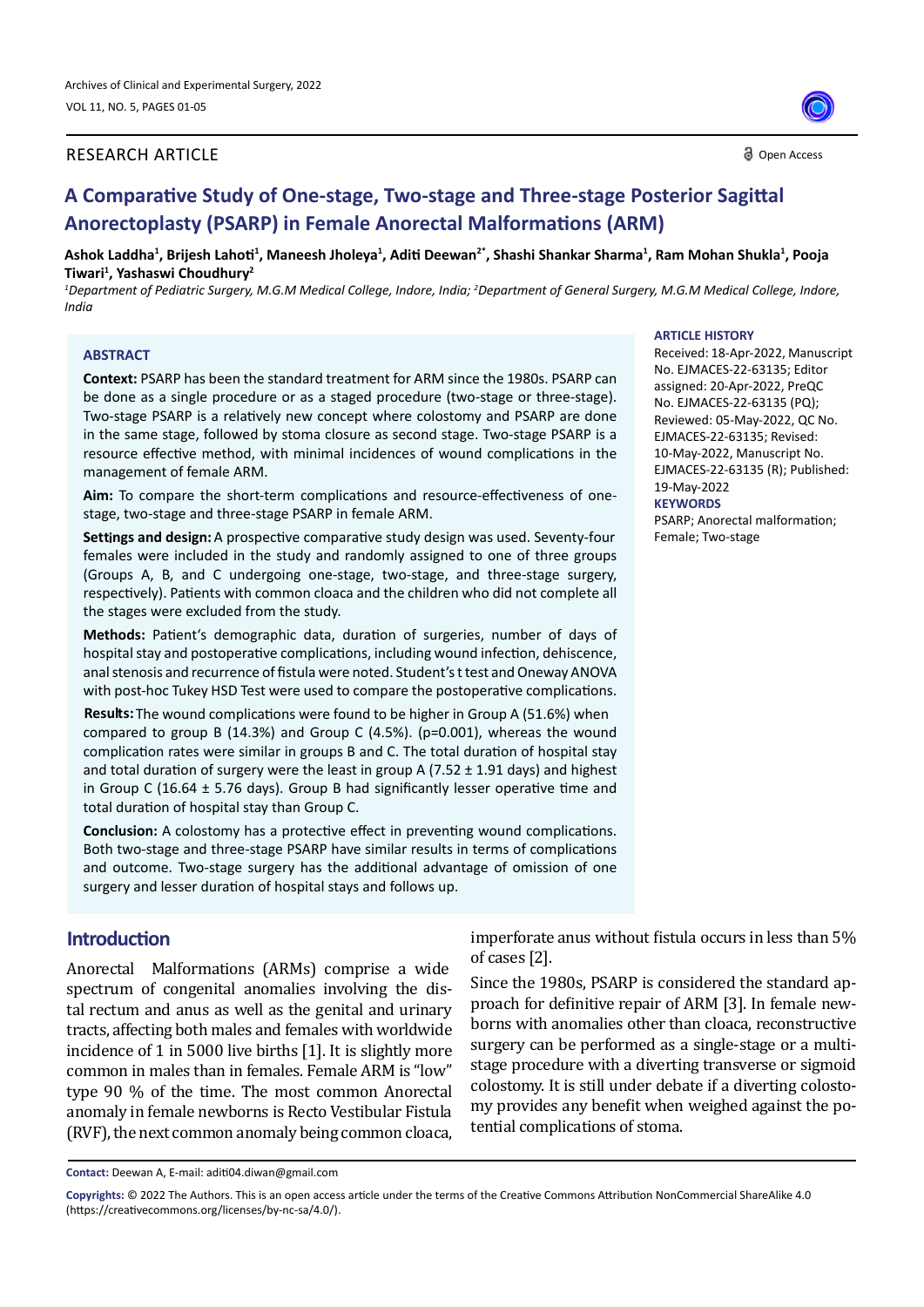Traditionally, three-stage repair was performed in all neonates with ARM, it had the disadvantage of three operations and high dropout rates after colostomy [4]. We proposed this study to assess and compare the efficacy of one-stage, two-stage and three-stage PSARP in terms of wound complications, complications of colostomy and cost and resource effectiveness.

# **Materials and Methods**

The present study was conducted on female patients with ARM who presented from November 2020 to November 2021 and was treated by Posterior Sagittal route. A Prospective comparative study design was adopted. Male newborns with ARM, female newborns with common cloaca, pouch colon and patients who died before surgical correction (PSARP) or did not complete all stages of surgery, were excluded from the study.

A total of 78 patients were included in the study. The children who presented without any of life threatening associated congenital anomaly (especially cardiac) and with absence of gross abdominal distension, were randomly assigned to group A, B and C. Group A (31 patients) underwent primary PSARP, Group B (21 patients) underwent two-stage PSARP (PSARP with colostomy at the same stage followed by stoma closure 6 weeks later ). Group C (22 patients) underwent the traditional threestage surgery (colostomy followed by definitive repair followed by colostomy closure).The children with associated syndromes and who presented with abdominal distension were assigned to group C. The patients with ARM were analyzed and categorized according to the type of malformation by the International Classification of Krickenbeck. All patients were subjected to meticulous clinical examination and routine laboratory investigations. Abdominal ultrasound was performed to exclude associated renal anomalies. Echocardiography was only requested for patients with suspected cardiac lesions.

PSARP was done under general anaesthesia, supplemented by a caudal block for postoperative analgesia. Oral feeding was started after regaining of the intestinal motility in all patients. An indwelling urinary catheter placed at operation and removed after approximately 3–4 days. Wound care was done by irrigation with ciprofloxacin and metronidazole solution and application of povidone iodine and metronidazole ointment. Patients were discharged when full oral feeding resumed with advice on colostomy care.

The patients were followed up in the outpatient clinic weekly for 1 month then every 3 months for 1 year, anal dilatation was started 2 weeks after the operation as per the Pena scheme [3]. In patients with colostomy, stoma closure was done after 6–8 weeks. During the follow up visits, the patients were examined to detect perineal excoriation, wound infection, wound dehiscence, anal stenosis

or anal retraction, recurrence of fistula as well as complications of colostomy. The SPSS 16 software was used for data processing. Quantitative Data are expressed as mean (SD). Student's t test and Oneway ANOVA with post-hoc Tukey HSD Test was used to compare the hospital stay and operative time. Qualitative data was expressed as proportions. Fisher's exact test was applied for proportional comparisons of postoperative complications. P values of **2** less than 0.05 were considered significant.

### **Results**

A total of 100 female patients presented with ARM. 10 patients were excluded from the study as 3 patients died after the first stage and 7 did not come for follow-up after first stage surgery. 16(17.8%) females who had persistent cloacal anomalies were excluded from the study. Therefore the study groups comprised a total of 74 patients. Only one patient with an imperforate anus without fistula presented with abdominal distension and was assigned to group C. Rest of the patients were randomly assigned to group A/B/C. There were 31 patients in Group A, 21 in Group B, and 22 in Group C. Pie diagram showing distribution according to type of Anorectal malformations (Figure 1).



**Figure 1.** Distribution according to type of anorectal malformations. Note: ( ) Cloaca 18%, ( ) Rectoperineal 24%, ( ) Imperforateanus without fistula 1% ( ) Rectovestibular fistula 57%

The mean age of the three groups at the beginning of the study was the same; most of the patients were between 0-3 months of age. The age of patients at the time of surgery ranged from 1 day to 2 years. The average total length of hospital stay in Group A was 7.52 days, in Group B was 10.52 days and in Group C was 16.64 days. This difference was highly statistically significant.

The average total operative time in Group A was 116.45 minutes, in Group B was 237.00 minutes and in Group C was 256.19 minutes. The comparison of mean operative time among the three groups was found to be statistically significant (P=0.001). The mean operative time was highest in Group C and lowest in Group A. demographic data shown in Table 1. Twenty-six patients (35.4 %) in our study developed postoperative complications during the short-term follow up (Table 2).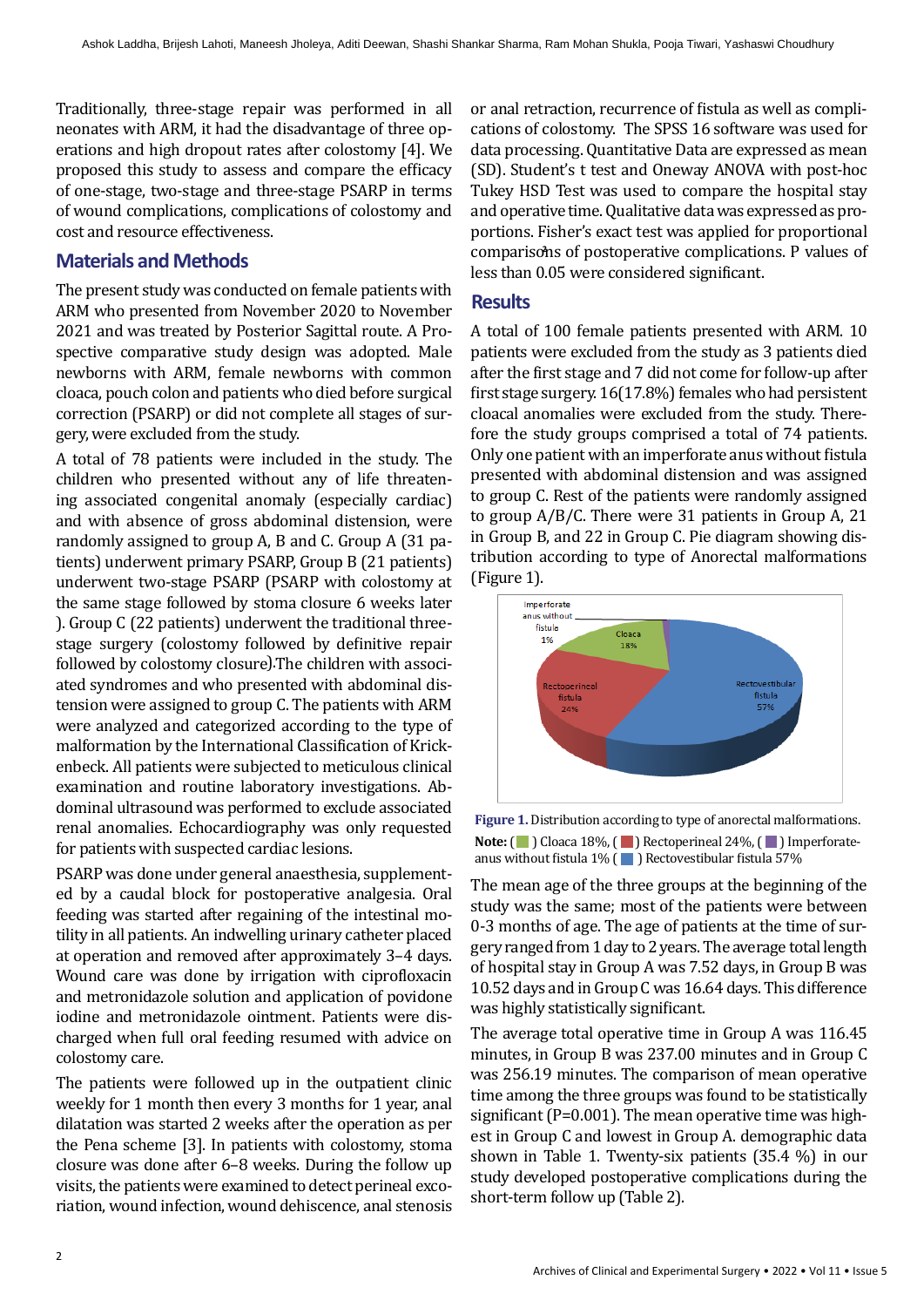|                                       | Groups             |                    |                    | Post-hoc tukey |          |              |  |  |  |  |
|---------------------------------------|--------------------|--------------------|--------------------|----------------|----------|--------------|--|--|--|--|
|                                       | A                  | в                  | J                  | $A-B$          | $A-C$    | $B-C$        |  |  |  |  |
| Age (months)                          | $3.33 \pm 4.67$    | $11.24 \pm 7.32$   | $13.25 \pm 7.67$   | $0.001*$       | $0.001*$ | $0.566$ , NS |  |  |  |  |
| Duration of hos-<br>pital stay (days) | $7.52 \pm 1.91$    | $10.52 \pm 2.84$   | $16.64 \pm 5.67$   | $0.014*$       | $0.001*$ | $0.001*$     |  |  |  |  |
| Total operative<br>time (minutes)     | $116.45 \pm 17.04$ | $237.00 \pm 21.55$ | $256.19 \pm 52.03$ | $0.001*$       | $0.001*$ | $0.145$ , NS |  |  |  |  |
| Note: * Significant value             |                    |                    |                    |                |          |              |  |  |  |  |

Table 1. Representation of Demographic data.

Table 2. Comparison of post-operative complication.

| Complica-<br>tions                       | Group          |                |              | c <sub>2</sub> value | P value      | <b>Fisher's Exact P</b><br>value |              |              |  |  |
|------------------------------------------|----------------|----------------|--------------|----------------------|--------------|----------------------------------|--------------|--------------|--|--|
|                                          | <b>Group A</b> | <b>Group B</b> | Group C      |                      |              | $A - B$                          | $A-C$        | $B-C$        |  |  |
|                                          | $(n=31)$       | $(n=21)$       | $(n=22)$     |                      |              |                                  |              |              |  |  |
| Perineal exco-<br>riation                | 19             | 5              | 2            | 17.035,<br>$df=2$    | $0.001*$     | $0.011*$                         | $0.001*$     | $0.240$ , NS |  |  |
|                                          | 61.30%         | 23.80%         | 9.10%        |                      |              |                                  |              |              |  |  |
| Wound infec-<br>tion                     | 16             | 3              | 1            | 16.868,<br>$df=2$    | $0.001*$     | $0.008*$                         | $0.001*$     | $0.345$ , NS |  |  |
|                                          | 51.60%         | 14.30%         | 4.50%        |                      |              |                                  |              |              |  |  |
| Wound dehis-<br>cence                    | 9              | $\theta$       | 1            | 11.183.<br>$df=2$    | $0.003*$     | $0.007*$                         | $0.033*$     | 1.000, NS    |  |  |
|                                          | 29.10%         | $0.00\%$       | 4.50%        |                      |              |                                  |              |              |  |  |
| Anal stenosis                            | 2              | 0              | 0            | $2.851, df=2$        | $0.240$ , NS | $0.509$ , NS                     | $0.505$ , NS | 1.000, NS    |  |  |
|                                          | 6.50%          | $0.00\%$       | $0.00\%$     |                      |              |                                  |              |              |  |  |
| Recurrence of<br>fistula                 |                | $\theta$       | $\Omega$     | 1.406, $df=2$        | $0.495$ , NS | 1.000, NS                        | 1.000, NS    | 1.000, NS    |  |  |
|                                          | 3.20%          | $0.00\%$       | $0.00\%$     |                      |              |                                  |              |              |  |  |
| Anterior anal<br>retraction              | $\theta$       | $\theta$       | $\mathbf{0}$ | $\blacksquare$       |              | ٠                                |              |              |  |  |
|                                          | 0.00%          | $0.00\%$       | $0.00\%$     |                      |              |                                  |              |              |  |  |
| Note: * Significant, NS- Non significant |                |                |              |                      |              |                                  |              |              |  |  |

In Group A, 16 (51.6%) patients had wound infections. Ten patients improved with antibiotics, whereas 6 (19.4%) patients progressed to wound dehiscence. Out of 6 patients with wound dehiscence, 5 patients underwent diverging colostomy to control the infection while one patient responded to conservative management. In Group B, 3 (14.3%) patients had wound infections, all responding to antibiotics. There was no (0 %) incidence of wound dehiscence in Group B (two-stage repair). In Group C, only 1 (4.5%) patient had wound infection and wound dehiscence. Anal stenosis in Group A was noticed in 2 (6.5%) patients, one required Y-V anoplasty and the other one required redo-PSARP due to associated anterior anal migration. However, in groups B and C, there was no occurrence of anal stenosis. There was no statistically significant association seen between anal stenosis and the groups (P=0.240). Recurrence of fistula was seen in 1 (3.2%) patient in Group A, secondary to wound dehiscence and none in Group B and Group C. The difference was not significant statistically.

Redo PSARP was required in 2 cases in Group A. One had recurrence of fistula to its original position inside the vestibule secondary to severe wound infection and fibrosis . The other patient has anal stenosis and anteri - or anal retraction. In group B and C, none of the patients required redo PSARP. There was no statistically significant association seen between revision PSARP and the groups (P=0.114). Peristomal skin excoriation was seen in 3 (14.3%) patients of Group B and 11 (50%) patients of Group C. All were treated with local application of zinc oxide and calamine ointment and all of them improved after colostomy closure. There were no other stomal complications in any of the groups.

#### **Discussion**

Posterior Sagittal Anorecto Plasty (PSARP), described by de Vries and Pena, is the preferred treatment for ARM today. Pena recommended performing a covering colostomy in cases of Anorectal malformation [3]. Some authors have preferred three stages rather than one stage procedure for the repair of female ARM. They stated that the occurrence of perineal wound complications would compromise the functional outcome. Therefore, colostomy has been advised to get the best results [5,6]. However, others argued that one stage repair of female ARM is feasible, safe and has a lot of advantages [7-9]. Selecting the single-stage or multi-stage repair of Anorectal malformation has been a topic of debate for years.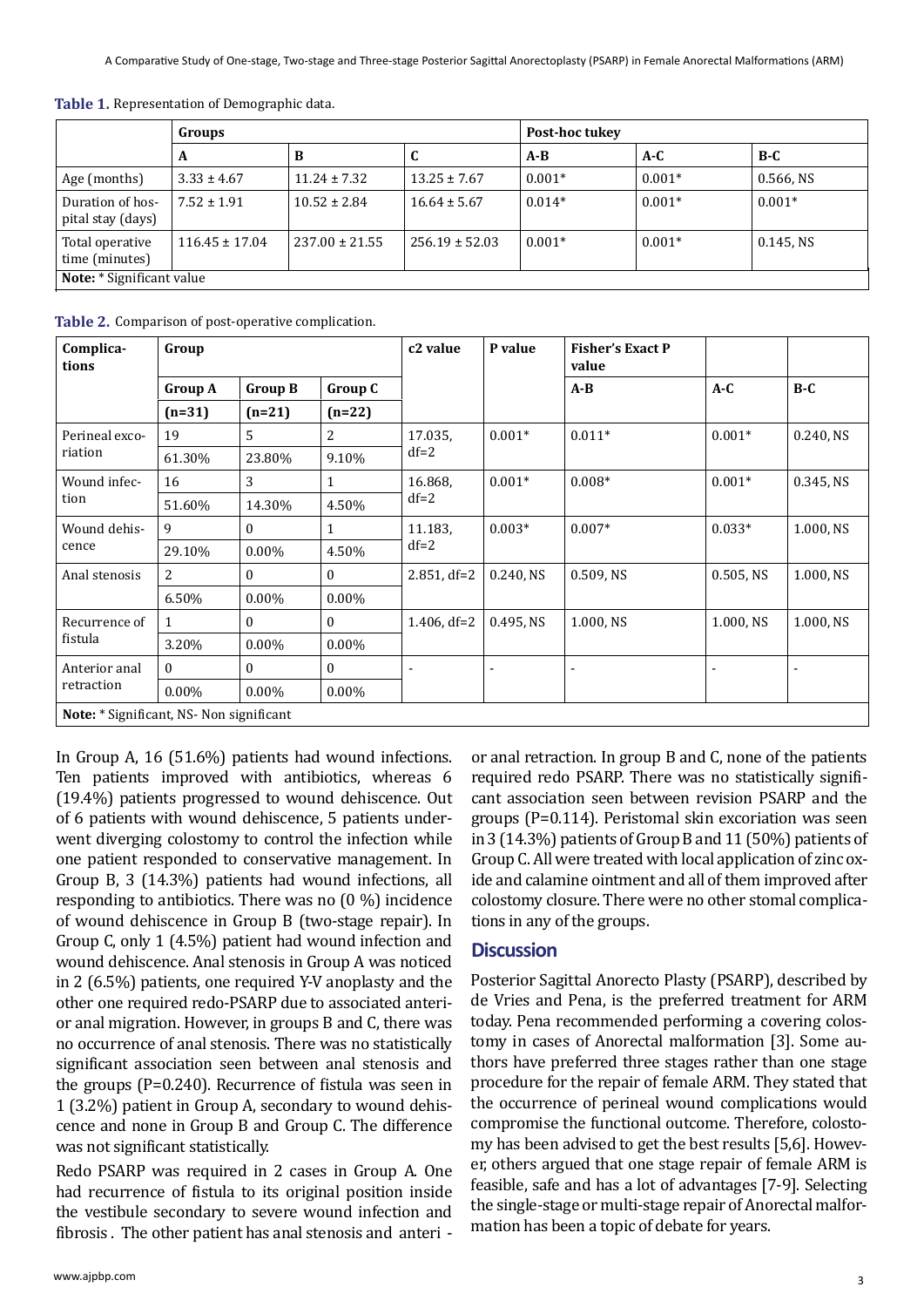In our study, the most common type of ARM in females was found to be Recto Vestibular Fistula (RVF) in 56.6% of all female ARMs. The perineal fistula was the next common type, present in 24.4% of cases. Imperforate anus has the least incidence, present in only 1.1% of patients. These results were congruent with Stephens and Smith's paper [10].

The incidence of loss to follow up after colostomy, in our study was 7%, the patients continued to live the colostomy without definitive repair. In developing countries, the increased cost of 3-stage operations has been highlighted in previous articles [10,11]. Our findings are in agreement with the findings of Adeniran [10] that a large number of patients, 50% in their experience, are lost to follow-up after a colostomy. Gangopadhyay et al. experienced that a lot of parents initially refuse treatment only by the thought of three surgeries over a span of 6–8 months [8]. Where possible, a two-stage surgery will reduce the total cost of treatment and hospital stay with obvious benefit both to the parents and the child, provided that the results are comparable with three-stage.

In this study, the rate of wound infection and wound dehiscence was significantly higher in group A (51.6% in Group A vs. 14.3% in group B and 4.5% in Group C, 19.4% in Group A vs. 0% in Group B vs. 4.5% in Group C respectively).The rates of wound infection and wound dehiscence were statistically comparable in Group B and Group C. The higher rate of wound complications in Group A (one-stage repair) is due to the absence of colostomy as a faecal diversion route and contamination of the wound by faecal matter. Louise Tofft, et al. in 2019 concluded that wound dehiscence occurred to a significantly lesser degree among patients with a colostomy [12,13].

 In our study, although routine anal dilatation was done in all patients postoperatively to prevent anal stenosis, still anal stenosis occurred in 6.5% of patients in group A. There was no incidence of anal stenosis in Group B and Group C. Although not statistically significant, the higher rates of anal stenosis are mainly because the rate of wound complications was higher in Group A. Khalifa, et al. reported a significantly high incidence of anal stenosis in one stage (33.3%) when compared to two-stage PSARP (10.9%) [5].

In our study two patients required redo PSARP in Group A. There was no requirement of redo PSARP in Group B and Group C. Although this result is not statistically significant, similar results were reported in other studies. Elsaied et.al, reported that 40% of patients treated by onestage procedure required redo PSARP while none of the patients treated by two-stage procedure needed a redo surgery and they considered the advantages of one stage in the correction of RVF is overrated [6]. Khalida Shreef, et al. reported that 20.8% in one stage group required redo ASARP while in the two-stage group only one patient (2.1%) required redo operation [5].

The complications of colostomy occurred in 16 patients (21.6 %). The most common complication of colostomy was peristomal skin excoriation, which was managed successfully with local treatment. The incidence of colostomy-related complications ranges from 28% to 74% in various studies [14]. However, all complications were mild and tolerable. The complications of colostomy cannot outweigh the protective effects of a stoma on preventing wound complications and the subsequent functional outcome. Therefore, a covering colostomy is still considered the safest way to avoid these complications.

Treatment of group B patients involved less operative time and they experienced a shorter hospital stay compared with group C and a statistical significance was found. The duration of hospital stay and total operative time was found to be lowest in Group A. However, if we consider the fact that the rate of wound complications is significantly higher in Group A, we feel that the advantages of one-stage operation are overrated. We also believe that the complications of colostomy are temporary and tolerable if we can achieve a sound operation and a continent child.

# **Conclusion**

The following conclusions were drawn from this study

1. A diverging colostomy is vital in the management of Anorectal malformation to achieve a continent child. Without colostomy, wound complications may result in disruption of the entire repair and functional compromise.

2. Both two-stage and three-stage surgery have comparable outcomes in regard to the wound complications. Twostage surgery has the additional advantage of omission of one stage, better compliance to treatment, and reduced cost of treatment. Therefore, two-stage PSARP can be encouraged as the standard management of female Anorectal malformation.

## **Limitations of the Study and Future Research**

Further studies are required to compare the long-term complications and outcomes in terms of continence and constipation rate in one-stage, two-stage, and three-stage surgery.

#### **References**

- [1] Levitt MA, Peña A. [Anorectal malformations.](https://ojrd.biomedcentral.com/articles/10.1186/1750-1172-2-33) Orphanet J Rare Dis 2007;2:33.
- [2] Holschneider AM, Hutson JM. Anorectal malformations in children: Embryology, diagnosis, surgical treatment, follow-up. Berlin, Germany, Springer; 2016.